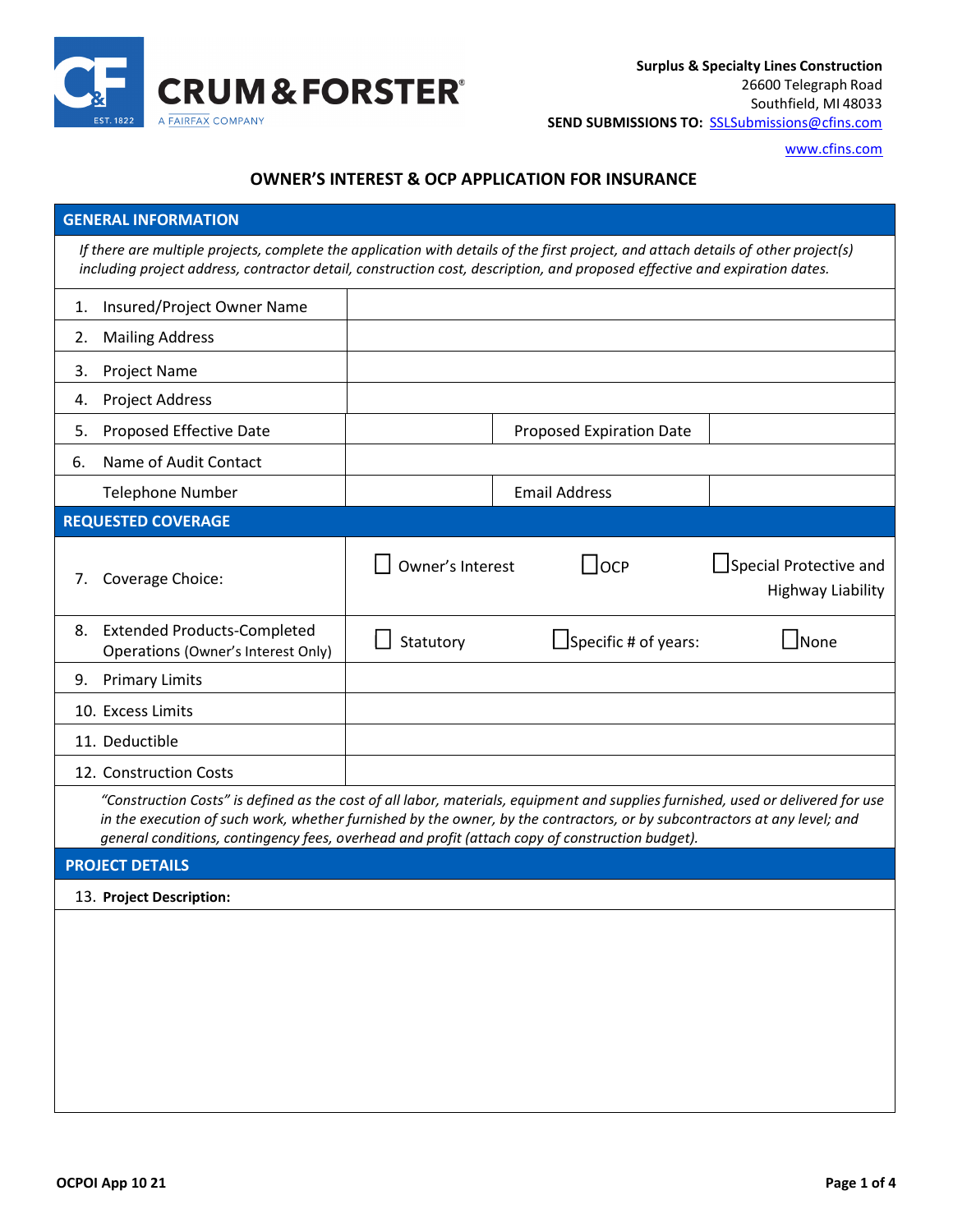| See note on General Information section above regarding multiple projects                                                                                                                                                                                        |                                                                                                                                                                                                                                                                                                                                                                                                  |  |  |  |  |
|------------------------------------------------------------------------------------------------------------------------------------------------------------------------------------------------------------------------------------------------------------------|--------------------------------------------------------------------------------------------------------------------------------------------------------------------------------------------------------------------------------------------------------------------------------------------------------------------------------------------------------------------------------------------------|--|--|--|--|
| 14. Project Type (Select one option that best describes the project)                                                                                                                                                                                             |                                                                                                                                                                                                                                                                                                                                                                                                  |  |  |  |  |
| $\Delta$ OCP/Special Protective and Highway Liability - Check all that apply:                                                                                                                                                                                    |                                                                                                                                                                                                                                                                                                                                                                                                  |  |  |  |  |
| Commercial Building<br>Industrial/Chemical/Energy or similar<br>Residential Buildings or Mixed Use<br><b>Residential/Commercial Buildings</b><br>Demolition Only<br>Adjoining walls or buildings within 5 feet<br>Shoring or Underpinning of Adjacent Structures | $\Box$ Civil<br>Street/Road/Overpass/ Infrastructure<br>Sewer/Water/Telecommunications<br>Bridge/Tunnel/Levee/Dam or similar<br>Gas/Power Lines/Power Plants or similar<br>Airport/Railroad or similar<br>Marine Work; Docks, Piers, Pilings, or similar<br>All Other Civil                                                                                                                      |  |  |  |  |
| JOwner's Interest Mixed Use (End use of projects is both commercial and residential) - Check all that apply:                                                                                                                                                     |                                                                                                                                                                                                                                                                                                                                                                                                  |  |  |  |  |
| Ground up construction<br>Renovation/Expansion<br>Vertical Addition<br>Over 4 Stories Wood Frame, not counting any<br>podium<br>Demolition<br>Interior Demolition<br>Building or Structural Demolition<br># of Stories:<br>Explosives or Wrecking Balls          | Apartments<br>HUD/Municipal/Military/Student Housing<br>All Other Commercial (office, retail, warehouse, etc.)<br>Single Family<br>Multi-Family<br>Manufactured/Modular Construction<br>Adjoining walls or buildings within 5 feet<br>Shoring or Underpinning of Adjacent Structures<br>Occupied During Construction                                                                             |  |  |  |  |
| Owner's Interest Commercial - Check all that apply:                                                                                                                                                                                                              |                                                                                                                                                                                                                                                                                                                                                                                                  |  |  |  |  |
| Ground up construction<br>Renovation/Expansion<br>Vertical Addition<br>Over 4 Stories Wood Frame, not counting any<br>podium<br>Demolition<br>Interior Demolition<br>Building or Structural Demolition<br># of Stories:<br>Explosives or Wrecking Balls          | Apartments<br>HUD/Municipal/Military/Student Housing<br>Industrial/Manufacturing<br>Chemicals/Refineries<br>Arenas/Stadiums/Amusement Parks/Waterparks or similar<br>All Other Commercial (office, retail, warehouse, etc.)<br>Manufactured/Modular Construction<br>Adjoining walls or buildings within 5 feet<br>Shoring or Underpinning of Adjacent Structures<br>Occupied During Construction |  |  |  |  |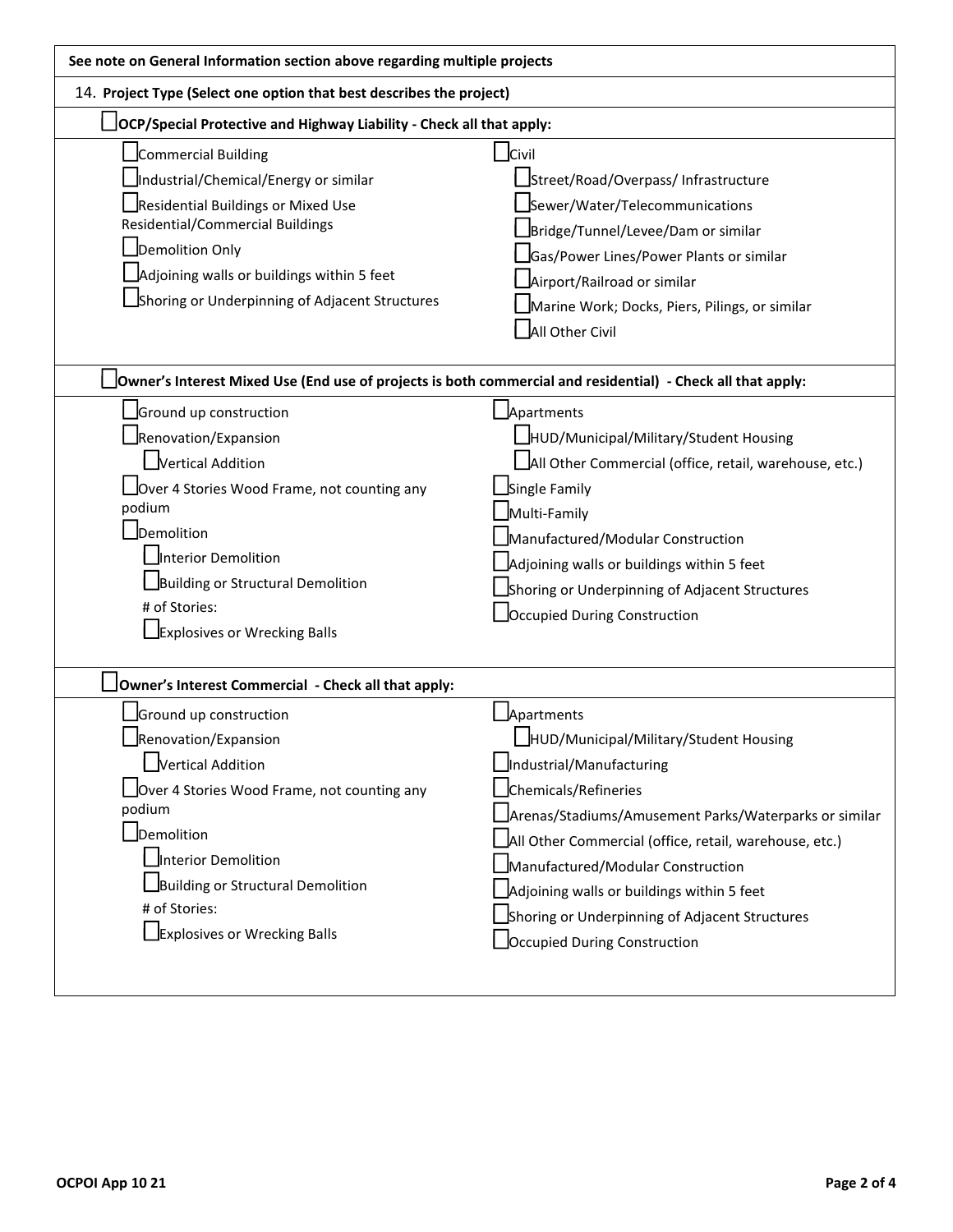|                                                                 | Owner's Interest Residential - Check all that apply:       |                                                    |                                           |  |  |
|-----------------------------------------------------------------|------------------------------------------------------------|----------------------------------------------------|-------------------------------------------|--|--|
| Ground up construction                                          |                                                            | Single Family                                      |                                           |  |  |
| Renovation/Expansion                                            |                                                            | Multi-Family                                       |                                           |  |  |
| Vertical Addition                                               |                                                            | Manufactured/Modular Construction                  |                                           |  |  |
| Demolition                                                      |                                                            | Over 4 Stories Wood Frame, not counting any podium |                                           |  |  |
| Interior Demolition                                             |                                                            | Adjoining walls or buildings within 5 feet         |                                           |  |  |
| Building or Structural Demolition                               |                                                            | Shoring or Underpinning of Adjacent Structures     |                                           |  |  |
| # of Stories:                                                   |                                                            | Occupied During Construction                       |                                           |  |  |
| Explosives or Wrecking Balls                                    |                                                            |                                                    |                                           |  |  |
| Owner's Interest Demolition Only - Check all that apply:        |                                                            |                                                    |                                           |  |  |
| Interior Only                                                   |                                                            | Building or Structural Demolition                  |                                           |  |  |
| Adjoining walls or buildings within 5 feet                      |                                                            | # of Stories:                                      |                                           |  |  |
| Shoring or Underpinning of Adjacent Structures                  |                                                            | Explosives or Wrecking Balls                       |                                           |  |  |
|                                                                 |                                                            |                                                    |                                           |  |  |
| Owner's Interest Civil - Check all that apply:                  |                                                            |                                                    |                                           |  |  |
| Residential Infrastructure, in whole or in part                 |                                                            | Gas/Power Lines/Power Plants or similar            |                                           |  |  |
| Bridge/Tunnel/Levee/Dam or similar                              |                                                            | Sewer/Water/ Telecommunications or similar         |                                           |  |  |
| Marine Work; Docks, Piers, Pilings, etc.                        |                                                            | Airport/Railroad                                   |                                           |  |  |
| Street/Road/Overpasses or similar                               |                                                            | All Other                                          |                                           |  |  |
| <b>GENERAL QUESTIONS</b>                                        |                                                            |                                                    |                                           |  |  |
| 15. Is there any prior work?                                    |                                                            |                                                    | _lYes ∟lNo                                |  |  |
|                                                                 |                                                            |                                                    |                                           |  |  |
| If yes, please describe:                                        |                                                            |                                                    |                                           |  |  |
| 16. Will there be any Tower Cranes used?                        |                                                            |                                                    | $\Box$ Yes<br>$\overline{\phantom{a}}$ No |  |  |
| 17. Are any contractors, other than the GC, being hired direct? |                                                            |                                                    | Yes <br>」No                               |  |  |
| <b>CONTRACTOR INFORMATION</b>                                   |                                                            |                                                    |                                           |  |  |
| 18. Contractor Name                                             |                                                            |                                                    |                                           |  |  |
| 19. Contractor Years in Business                                |                                                            |                                                    |                                           |  |  |
| 20. Contractor Mailing Address                                  |                                                            |                                                    |                                           |  |  |
| 21. Contract Number (required for                               |                                                            |                                                    |                                           |  |  |
| Special Protective and Highway                                  |                                                            |                                                    |                                           |  |  |
| Liability only)<br>22. Contractor Website                       |                                                            |                                                    |                                           |  |  |
| ADDITIONAL INFORMATION WHICH WILL BE NEEDED PRIOR TO BINDING    |                                                            |                                                    |                                           |  |  |
| 1.                                                              | Copy of the executed contract between Owner and Contractor |                                                    |                                           |  |  |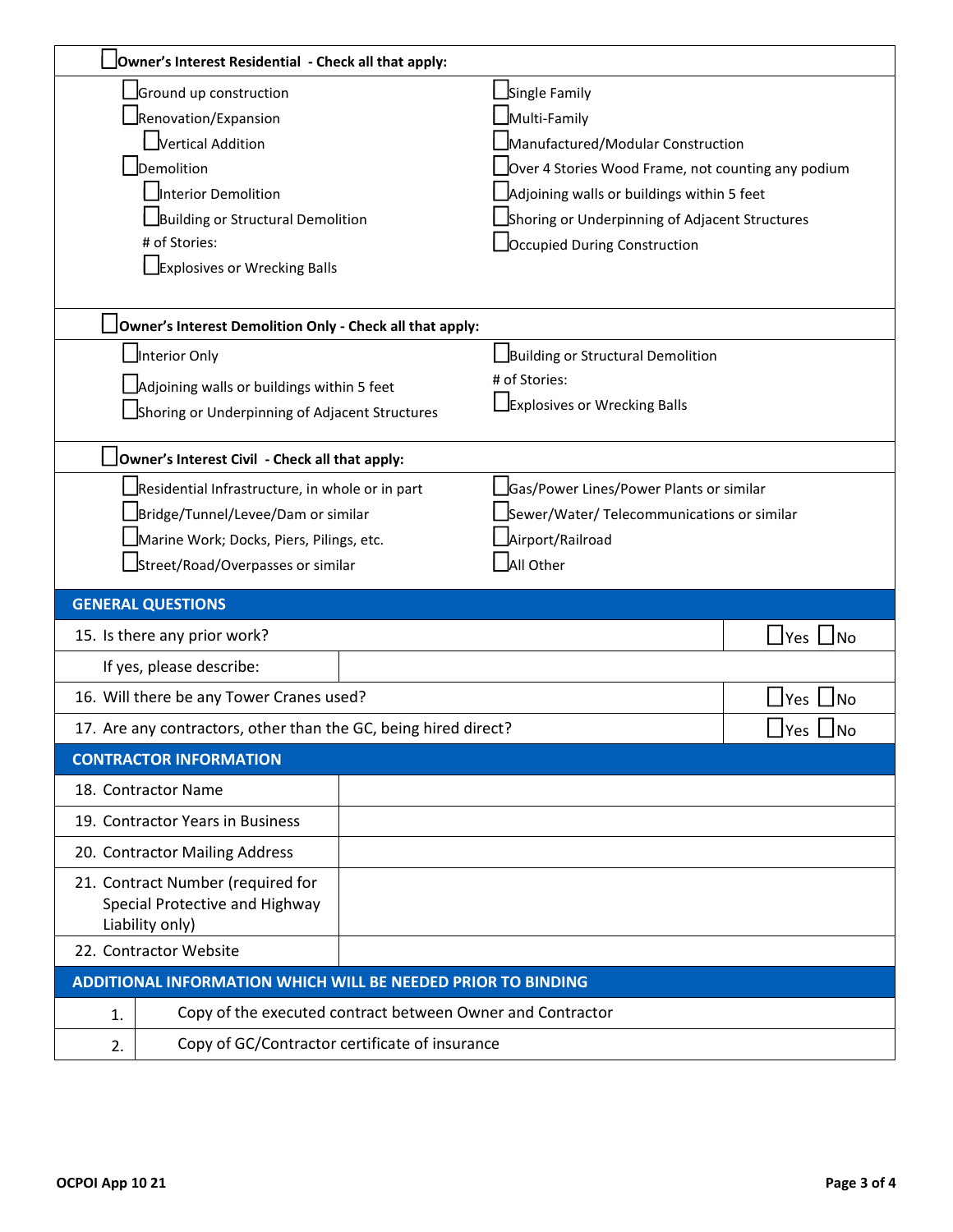*NOTICE TO APPLICANT. PLEASE READ CAREFULLY:*

*THE APPLICANT REPRESENTS THE ABOVE STATEMENTS AND FACTS ARE TRUE AND NO MATERIAL FACTS HAVE BEEN SUPPRESSED OR MISSTATED.*

*COMPLETION OF THIS FORM DOES NOT BIND COVERAGE. APPLICANT'S ACCEPTANCEOF COMPANY'S QUOTATION IS REQUIRED PRIOR TO BINDING COVERAGE AND POLICY ISSUANCE. IT IS AGREED THAT THIS FORM SHALL BE THE BASIS OF THE CONTRACT SHOULD A POLICY BE ISSUED, AND IT WILL BE ATTACHED TO THE POLICY.*

*APPLICANT HEREBY AUTHORIZES THE RELEASEOF CLAIM INFORMATION FROM ANY PRIOR INSURER TO THE COMPANY INDICATED ABOVE.*

*ANY PERSON WHO KNOWINGLY AND WITH INTENT TO DEFRAUD ANY ISURANCE COMPANY OR OTHER PERSONFILES AN APPLICATION FOR INSURANCE CONTAINING ANY FALSE INFORMATION, OR CONCEALS FOR THE PURPOSE OF MISLEADING INFORMATION CONCERNING ANY FACT MATERIAL THERETO, COMMITS A FRAUDULENT INSURANCE ACT.*

## **FRAUD NOTICE**

ANY PERSON WHO KNOWINGLY AND WITH INTENT TO DEFRAUD ANY INSURANCE COMPANY OR OTHER PERSON FILES AN APPLICATION FOR INSURANCE OR STATEMENT OF CLAIM CONTAINING ANY MATERIALLY FALSE INFORMATION OR CONCEALS, FOR THE PURPOSE OF MISLEADING, INFORMATION CONCERNING ANY FACT MATERIAL THERETO COMMITS A FRAUDULENT INSURANCE ACT, WHICH IS A CRIME AND SUBJECTS SUCH PERSON TO CRIMINAL AND CIVIL PENALTIES. (Not applicable in AL, AR, CO, DC, FL, KS, KY, LA, MD, ME, NJ, NM, NY, OH, OK, OR, RI, TN, VA, VT, WA or WV – see Additional Fraud Notices for these States below).

## **ADDITIONAL FRAUD NOTICES**

**NOTICE TO ALABAMA, ARKANSAS, LOUISIANA, NEW MEXICO, RHODE ISLAND AND WEST VIRGINIA APPLICANTS:** Any person who knowingly presents a false or fraudulent claim for payment of a loss or benefit or knowingly presents false information in an application for insurance is guilty of a crime and may be subject to fines and confinement in prison.

**NOTICE TO COLORADO APPLICANTS:** It is unlawful to knowingly provide false, incomplete, or misleading facts or information to an insurance company for the purpose of defrauding or attempting to defraud the company. Penalties may include imprisonment, fines, denial of insurance, and civil damages. Any insurance company or agent of an insurance company who knowingly provides false, incomplete, or misleading facts or information to a policyholder or claimant for the purpose of defrauding or attempting to defraud the policy holder or claimant with regard to a settlement or award payable from insurance proceeds shall be reported to the Colorado Division of Insurance within the Department of Regulatory Agencies.

**NOTICE TO DISTRICT OF COLUMBIA APPLICANTS: WARNING:** It is a crime to provide false or misleading information to an insurer for the purpose of defrauding the insurer or any other person. Penalties include imprisonment and/or fines. In addition, an insurer may deny insurance benefits if false information materially related to a claim was provided by the applicant.

**NOTICE TO FLORIDA APPLICANTS:** Any person who knowingly and with intent to injure, defraud, or deceive any insurer files a statement of claim or an application containing any false, incomplete, or misleading information is guilty of a felony of the third degree.

**NOTICE TO KANSAS APPLICANTS:** Any person who, knowingly and with intent to defraud, presents, causes to be presented or prepares with knowledge or belief that it will be presented to or by an insurer, purported insurer, broker or any agent thereof, any written, electronic, electronic impulse, facsimile, magnetic, oral, or telephonic communication or statement as part of, or in support of, an application for the issuance of, or the rating of an insurance policy for personal or commercial insurance, or a claim for payment or other benefit pursuant to an insurance policy for commercial or personal insurance which such person knows to contain materially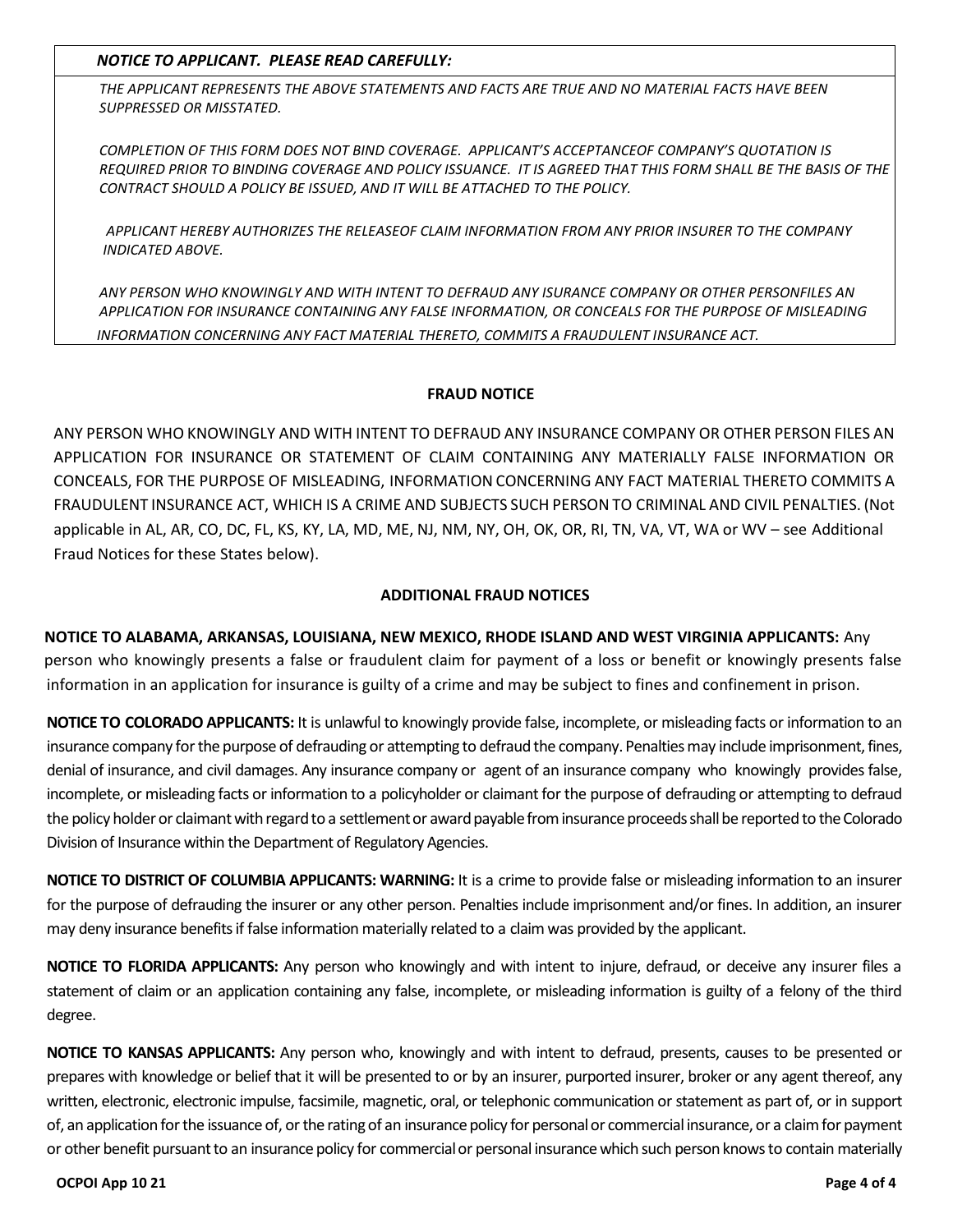false information concerning any fact material thereto; or conceals, for the purpose of misleading, information concerning any fact material thereto commits a fraudulent insurance act.

**NOTICE TO KENTUCKY APPLICANTS:** Any person who knowingly and with intent to defraud any insurance company or other person files an application for insurance containing any materially false information or conceals, for the purpose of misleading, information concerning any fact material thereto commits a fraudulent insurance act, which is a crime.

**NOTICE TO MAINE APPLICANTS:** It is a crime to knowingly provide false, incomplete or misleading information to an insurance company for the purpose of defrauding the company. Penalties may include imprisonment, fines or denial of insurance benefits.

**NOTICE TO MARYLAND APPLICANTS:** Any person who knowingly or willfully presents a false or fraudulent claim for payment of a loss or benefit or who knowingly or willfully presents false information in an application for insurance is guilty of a crime and may be subject to fines and confinement in prison.

**NOTICE TO NEW JERSEY APPLICANTS:** Any person who includes any false or misleading information on an application for an insurance policy is subject to criminal and civil penalties.

**NOTICE TO NEW YORK APPLICANTS:** Any person who knowingly and with intent to defraud any insurance company or other person files an application for insurance or statement of claim containing any materially false information, or conceals for the purpose of misleading, information concerning any fact material thereto, commits a fraudulent insurance act, which is a crime, and shall also be subject to a civil penalty not to exceed five thousand dollars and the stated value of the claim for each such violation.

**NOTICE TO OHIO APPLICANTS:** Any person who, with intent to defraud or knowing that he is facilitating a fraud against an insurer, submits an application or files a claim containing a false or deceptive statement is guilty of insurance fraud.

**NOTICE TO OKLAHOMA APPLICANTS: WARNING:** Any person who knowingly, and with intent to injure, defraud or deceive any insurer, makes any claim for the proceeds of an insurance policy containing any false, incomplete or misleading information is guilty of a felony.

**NOTICE TO OREGON APPLICANTS:** Any person who knowingly and with intent to defraud or solicit another to defraud the insurer by submitting an application containing a false statement as to any material fact may be violating state law.

**NOTICE TO TENNESSEE, VIRGINIA AND WASHINGTON APPLICANTS:** It is a crime to knowingly provide false, incomplete, or misleading information to an insurance company for the purpose of defrauding the company. Penalties include imprisonment, fines, and denial of insurance benefits.

**NOTICE TO VERMONT APPLICANTS:** Any person who knowingly presents a false statement in an application for insurance may be guilty of a criminal offense and subject to penalties under state law.